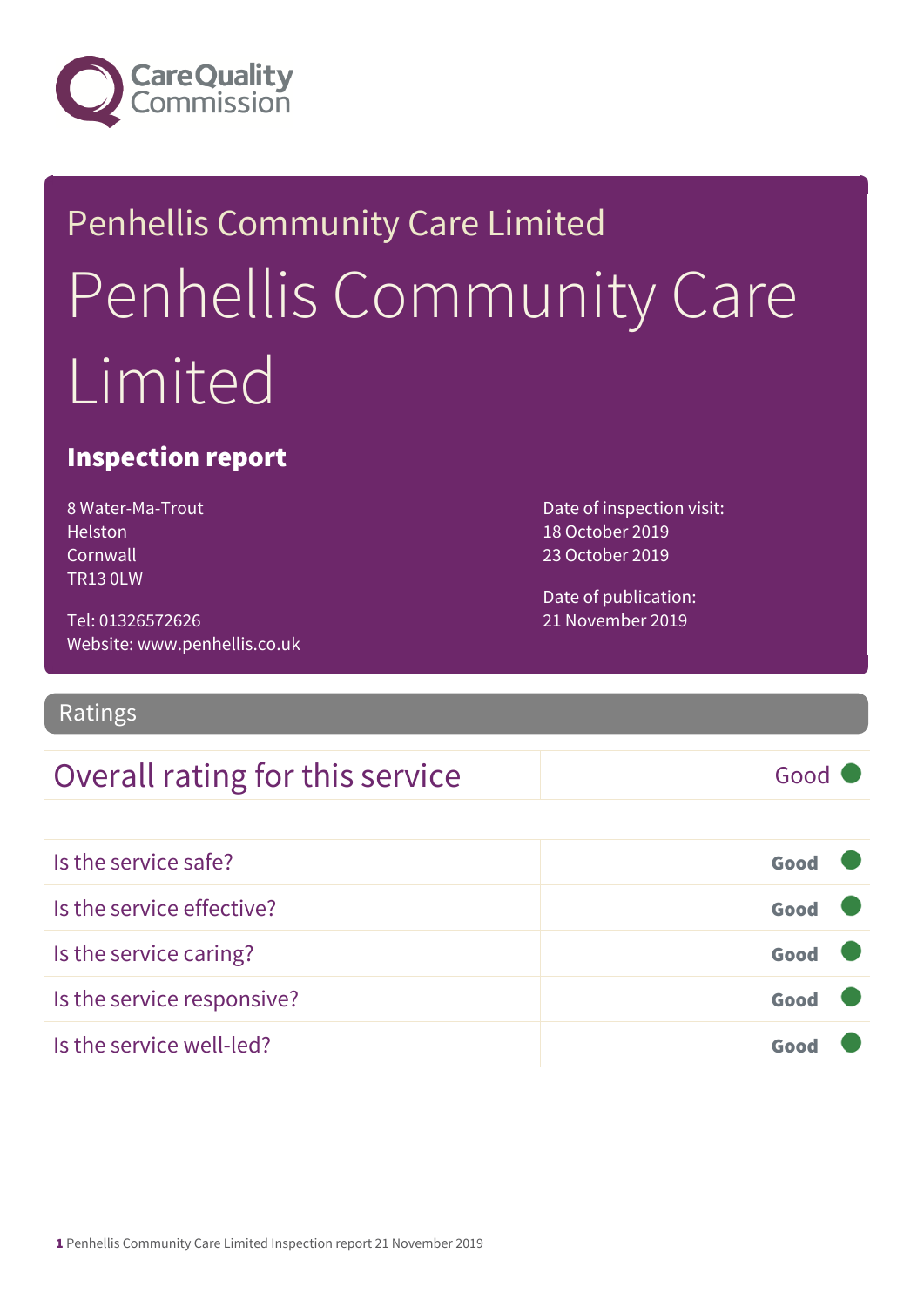### Summary of findings

### Overall summary

#### About the service

This service is a domiciliary care agency. It provides personal care to people living in their own houses and flats in the community in all areas west of Truro. The packages of care provided range from short visits at key times of the day to 24-hour care dependant on the person's care needs. At the time of the inspection the service was supporting approximately 250 people.

Not everyone who used the service received personal care. CQC only inspects where people receive personal care. This is help with tasks related to personal hygiene and eating. Where they do we also consider any wider social care provided.

People's experience of using this service and what we found

People using the service consistently told us they felt safe and that staff were caring and respectful. Their comments included, "I feel safe because the staff are so competent at what they do", "[The staff] are absolutely lovely, they spoil me" and "I feel respected, I just feel it." Relative were also complementary of the service and the quality of support it provided.

The service's rotas were well organised and there were enough staff available to provide all planned care visit. A mobile phone call monitoring application was used to ensure all visits were provided and to share information securely with staff. No one reported having experienced a missed care visit and staff told us, "I have never known of any missed visits".

Risks had been assessed and staff were provided with guidance on how to manage and mitigate risks while providing support. The service had appropriate procedures in place during periods of adverse weather and operated a lease car scheme to reduce the risk of visits being missed due to vehicle breakdowns.

All necessary recruitments checks had been completed and people were safely supported to take their medicines as prescribed.

People told us, "All the carers that come here are trained and know what they doing" and records showed staff had the skills necessary to meet people's needs. Training was regularly updated, and staff were well supported by their managers.

People enjoyed the company of their staff who they described as, "lovely", "Jolly" and "Wonderful". Rotas showed people received support from small teams of staff who visited regularly. Staff told us, "I see the same people every week" and "I like my job and I like looking after people". Staff were keen to support people to remain living in their own homes and people told us their care was never rushed.

People were able to make choices and staff respected their decisions.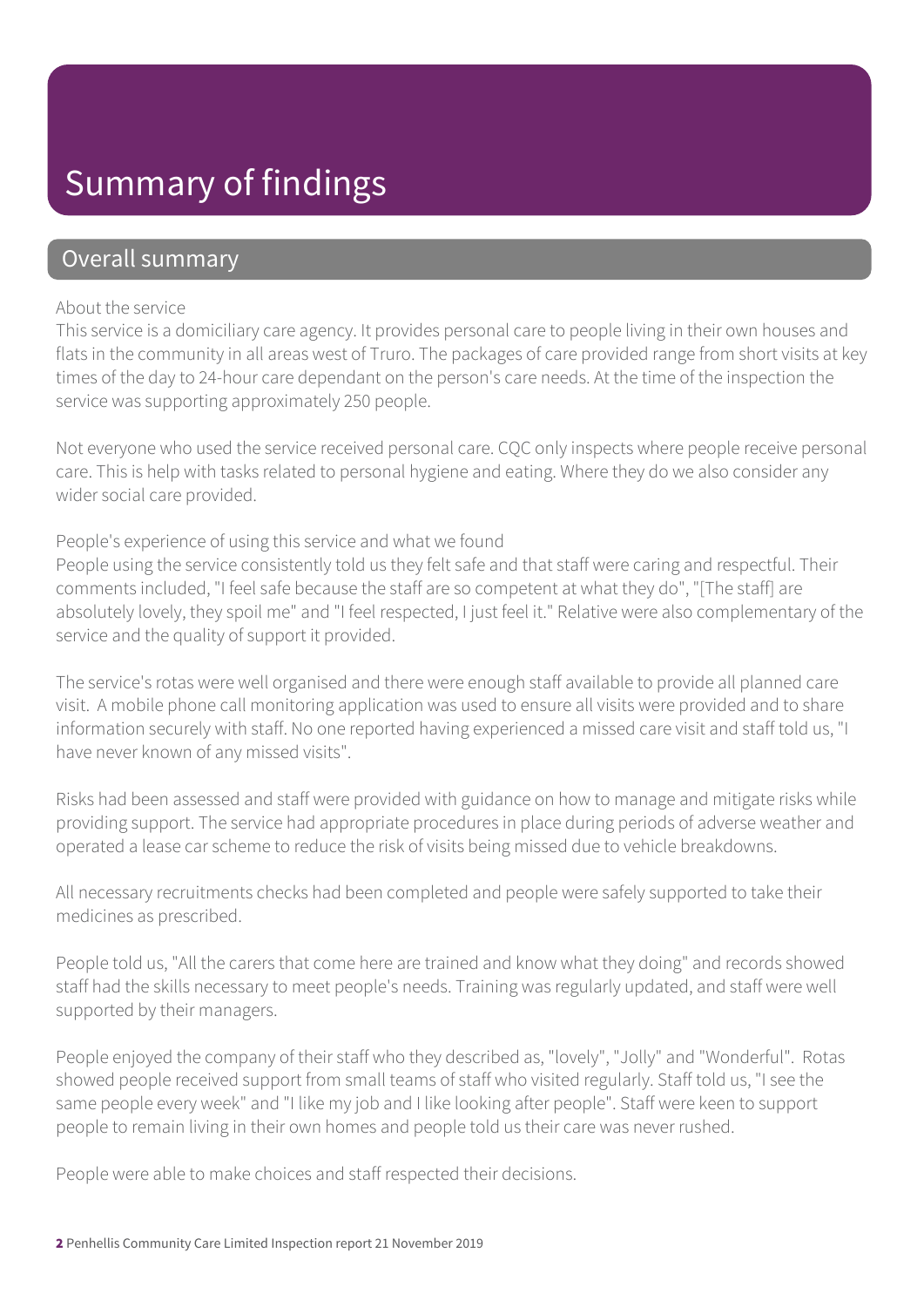People and their relatives were involved in the development and review of care plans and told us these documents were accurate and up to date. They included clear guidance on the support required during each visit and staff told us, "There is enough information in the care plans".

People were supported to access healthcare services, staff recognised changes in people's health, and sought professional advice appropriately.

Staff were well motivated and there was a positive open culture within the service. People's feedback was valued, and records showed action had been taken to address and resolve any issues reported to managers. Staff said, "They listen, everything we report gets addressed" and "I love working for them, it is probably the best job I have ever had".

The service was well led. Management roles were clearly defined and there were effective quality assurance processes in place. People were complimentary of the service and relatives told us, "I don't think they can improve on anything". Staff said, "It is brilliant here, everything just runs along nice and smoothly."

For more details, please see the full report which is on the CQC website at www.cqc.org.uk

Rating at last inspection The last rating for this service good (published 20 April 2017).

Why we inspected This was a planned inspection based on the previous rating.

Follow up

We will continue to monitor information we receive about the service until we return to visit as per our reinspection programme. If we receive any concerning information we may inspect sooner.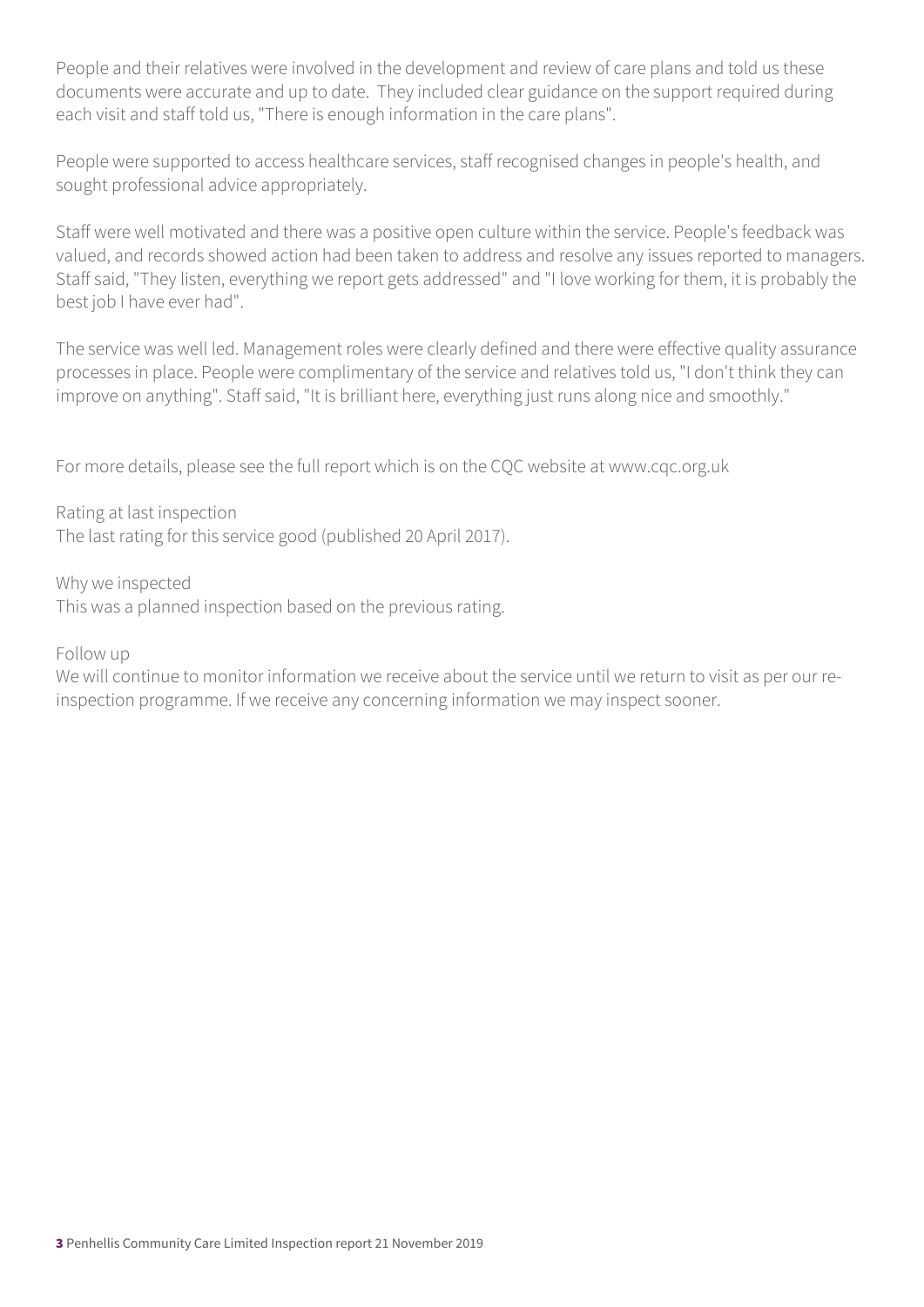### The five questions we ask about services and what we found

We always ask the following five questions of services.

| Is the service safe?                                                         | Good |
|------------------------------------------------------------------------------|------|
| The service was safe.<br>Details are in our safe findings below.             |      |
| Is the service effective?                                                    | Good |
| The service was effective.<br>Details are in our effective findings below    |      |
| Is the service caring?                                                       | Good |
| The service was caring.<br>Details are in our caring findings below.         |      |
| Is the service responsive?                                                   | Good |
| The service was responsive.<br>Details are in our responsive findings below. |      |
| Is the service well-led?                                                     | Good |
| The service was well-led.<br>Details are in our well-Led findings below.     |      |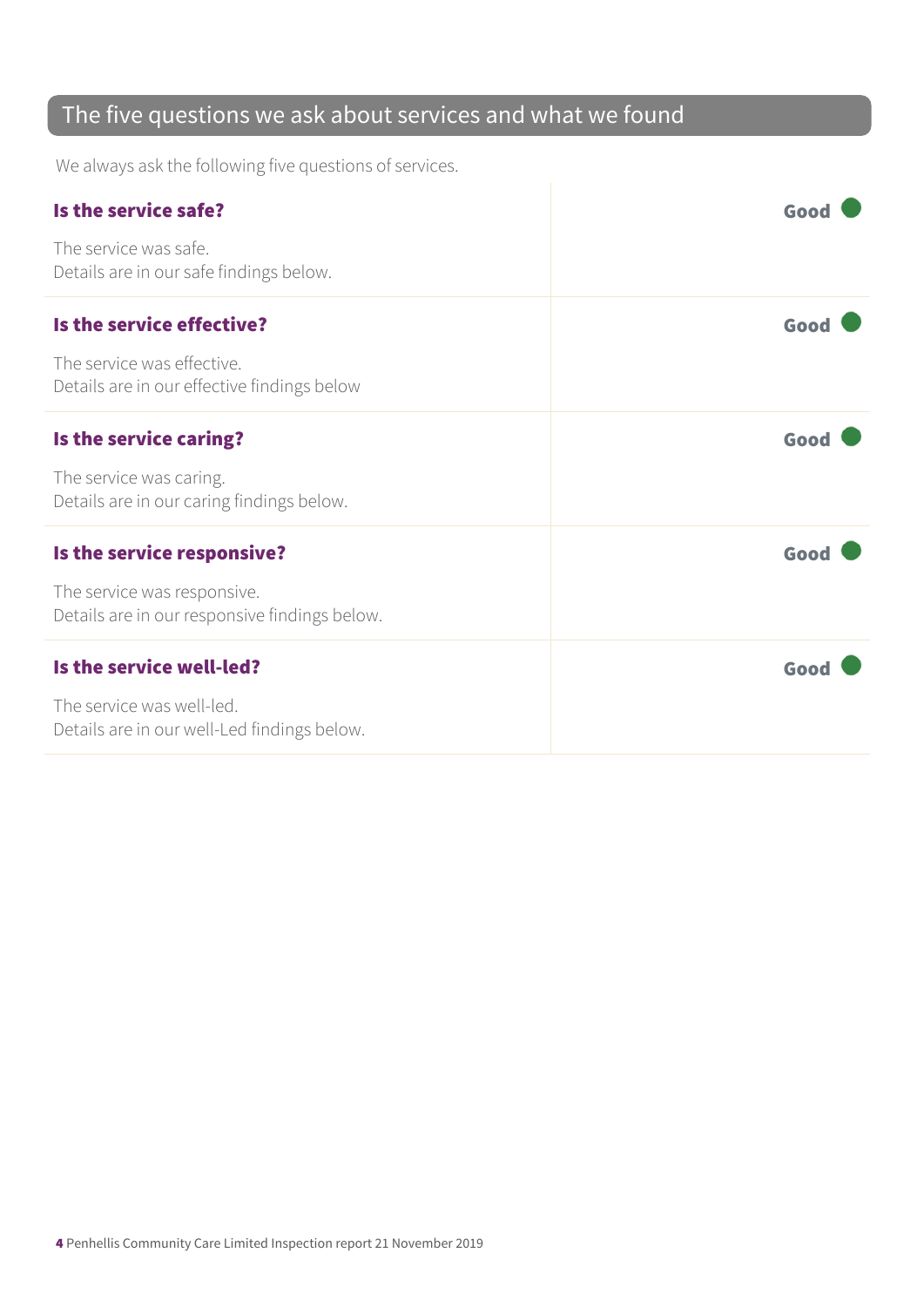

# Penhellis Community Care Limited

Detailed findings

# Background to this inspection

#### The inspection

We carried out this inspection under Section 60 of the Health and Social Care Act 2008 (the Act) as part of our regulatory functions. We checked whether the provider was meeting the legal requirements and regulations associated with the Act. We looked at the overall quality of the service and provided a rating for the service under the Care Act 2014.

#### Inspection team

One inspector and two Expert by Experiences. An Expert by Experience is a person who has personal experience of using or caring for someone who uses this type of care service.

#### Service and service type

This service is a domiciliary care agency. It provides personal care to people living in their own houses and flats.

#### Notice of inspection

We gave the service 24 hours' notice of the inspection in accordance with our current methodology for the inspection of this type of service. This enabled the service to seek people's consent to talk with our experts by experience by telephone. Inspection activity started on 18 October 2019 and ended on 23 October 2019. We visited the office location on 18 October 2019.

#### What we did before inspection

We reviewed information we had received about the service since the last inspection. We used the information the provider sent us in the provider information return. This is information providers are required to send us with key information about their service, what they do well, and improvements they plan to make. This information helps support our inspections. We used all of this information to plan our inspection.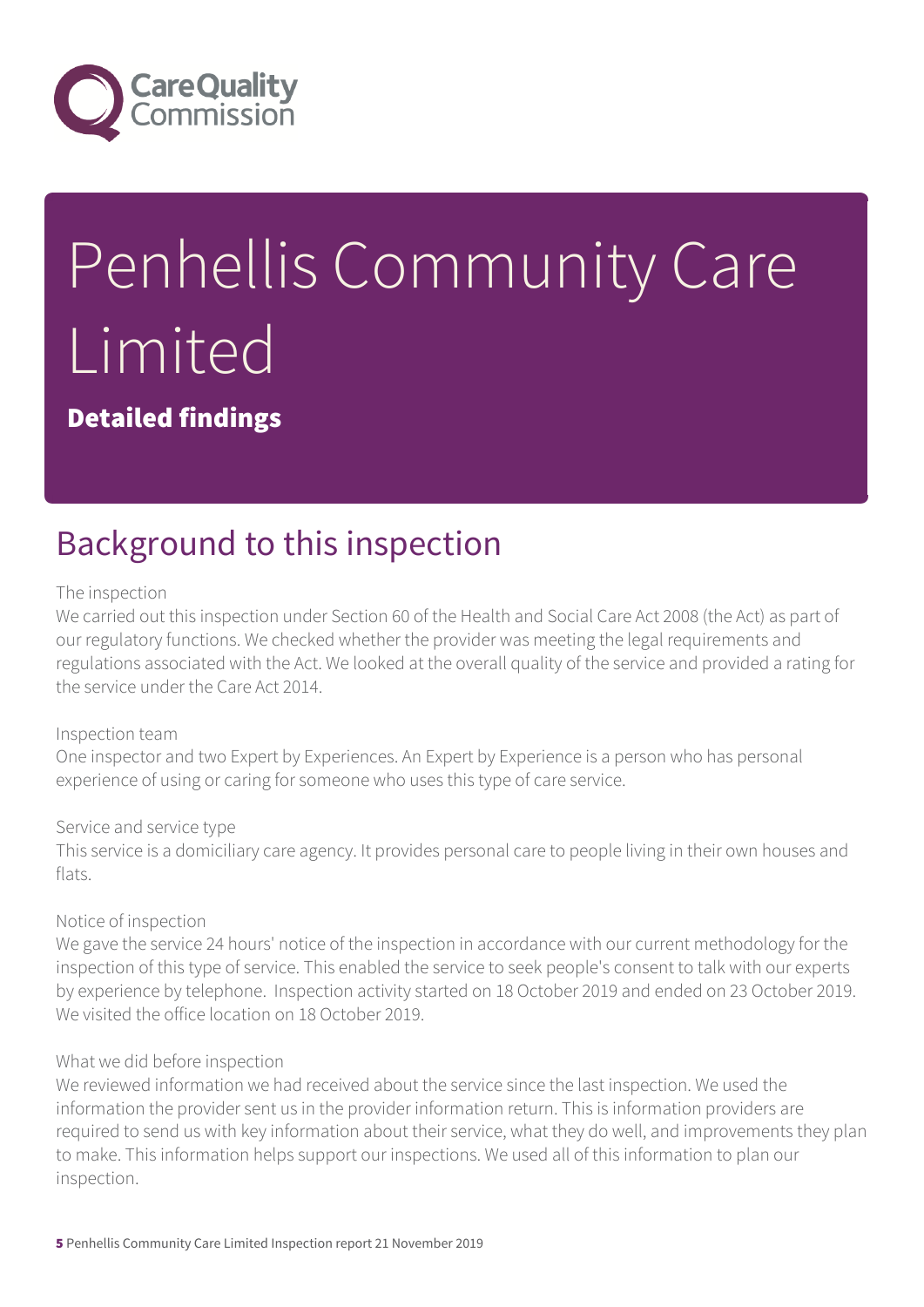#### During the inspection

We spoke with15 people who used the service and four relatives by phone about their experience of the care provided. We also spoke with six members of staff and both of the service's registered managers.

We reviewed a range of records. This included seven people's care and medication records. We looked at four staff files in relation to recruitment and staff supervision. A variety of records relating to the management of the service, including policies, procedures and the service's rotas and call monitoring data were also reviewed.

#### After the inspection

We spoke with a further 11 members of care staff and requested feedback on the service's performance from two health and social care professionals.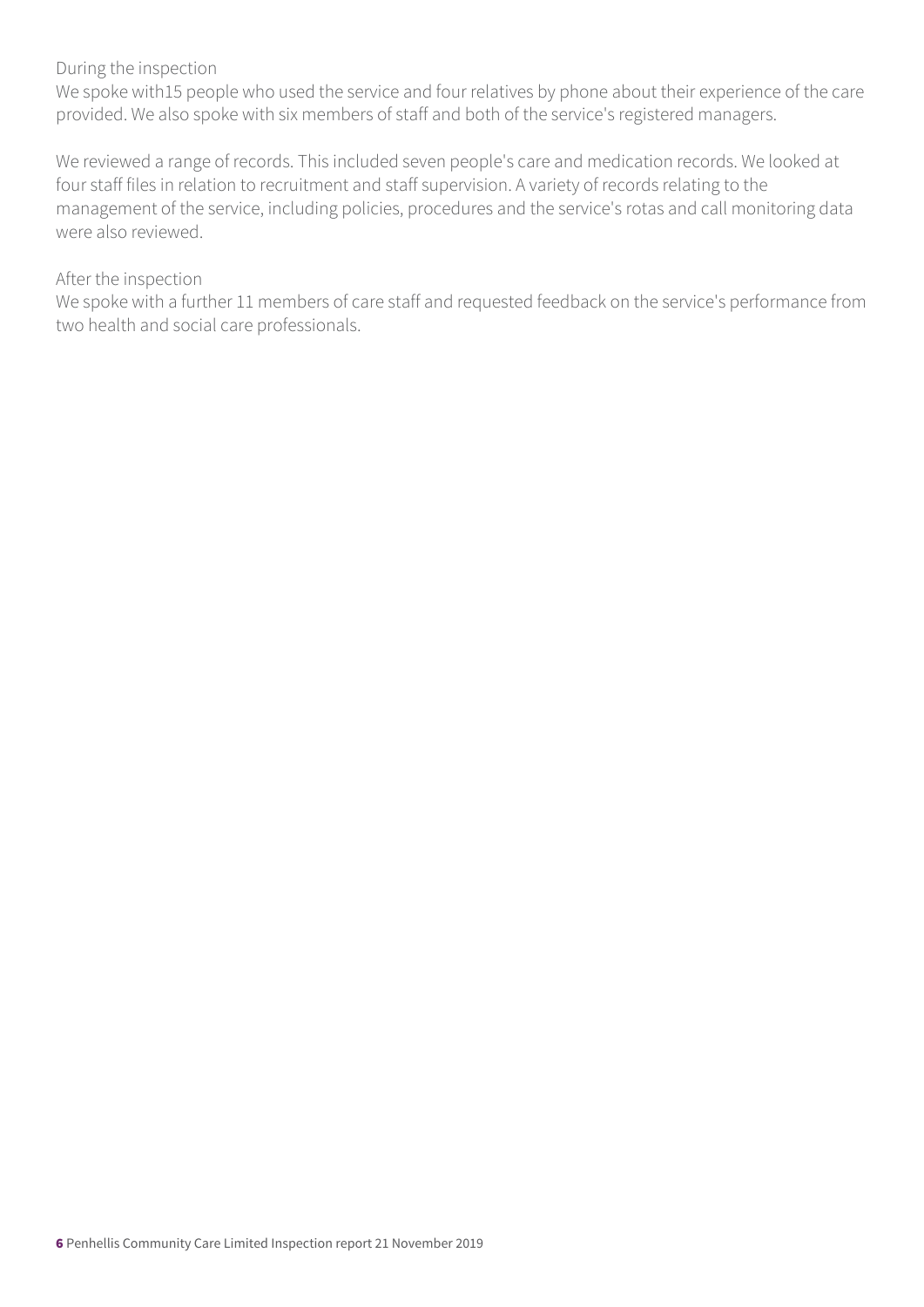### Is the service safe?

# Our findings

Safe – this means we looked for evidence that people were protected from abuse and avoidable harm.

At the last inspection this key question was rated as good. At this inspection this key question has remained the same. This meant people were safe and protected from avoidable harm.

Systems and processes to safeguard people from the risk of abuse

- People were protected from the risk of abuse by staff who knew how to recognise and report any concerns. People felt safe with their support staff and told us, "I feel safe because the staff are so competent at what they do."
- Staff were confident the people they supported were safe and their comments included, "People are very safe", "Oh yes, people are being looked after" and "I have the safeguarding number on my phone." Records showed safety concerns reported by staff had been appropriately addressed. Where necessary safeguarding alerts had been made to the local authority to ensure people's safety.
- No one we spoke with reported any recent missed visits and people told us, "I've never been missed", "No one's ever let us down" and "They have never not come."
- Staff reported details of their arrival and departure times to each care visit via the providers mobile phone application. This data was monitored by office and on-call staff to ensure all planned visits were completed. Staff told us, "I have never known of any missed visits", "No missed visits and nobody has ever said to me, 'I did not get a call'" and "We don't really have any missed visits. None in my area. The app means you can't really miss visits as when you log out of one visit the next one pops up."
- The provider operated a lease car scheme as they recognised the unreliability of staff vehicles could lead to missed care visits. On the day of our inspection 40 lease cars were in use additional cars were available for immediate use in the event of breakdowns.

#### Assessing risk, safety monitoring and management

- Risks to people were assessed and monitored effectively. Staff were provided with appropriate guidance on how to manage and mitigate identified risks.
- Where significant risks to people's health were identified staff worked collaboratively with people and professionals to prevent their conditions deteriorating. Were necessary additional unplanned visits had been provided to ensure people safety and staff described occasions when they had provided additional visits in the early hours of the morning in response incidents that had occurred overnight.
- Staff ensured people were safe and comfortable before leaving the house at the end of each care visit.
- The service had systems in place for the prioritisation of care visits, based on people's support needs, for used during periods of adverse weather and other significant disruption.

#### Staffing and recruitment

- The service employed enough staff to provide all planned care visits.
- Rotas for each area team were well organised and staff were provided appropriate amounts of travel time between consecutive care visits. Staff told us, "There is travel time on the rota and they try to give you more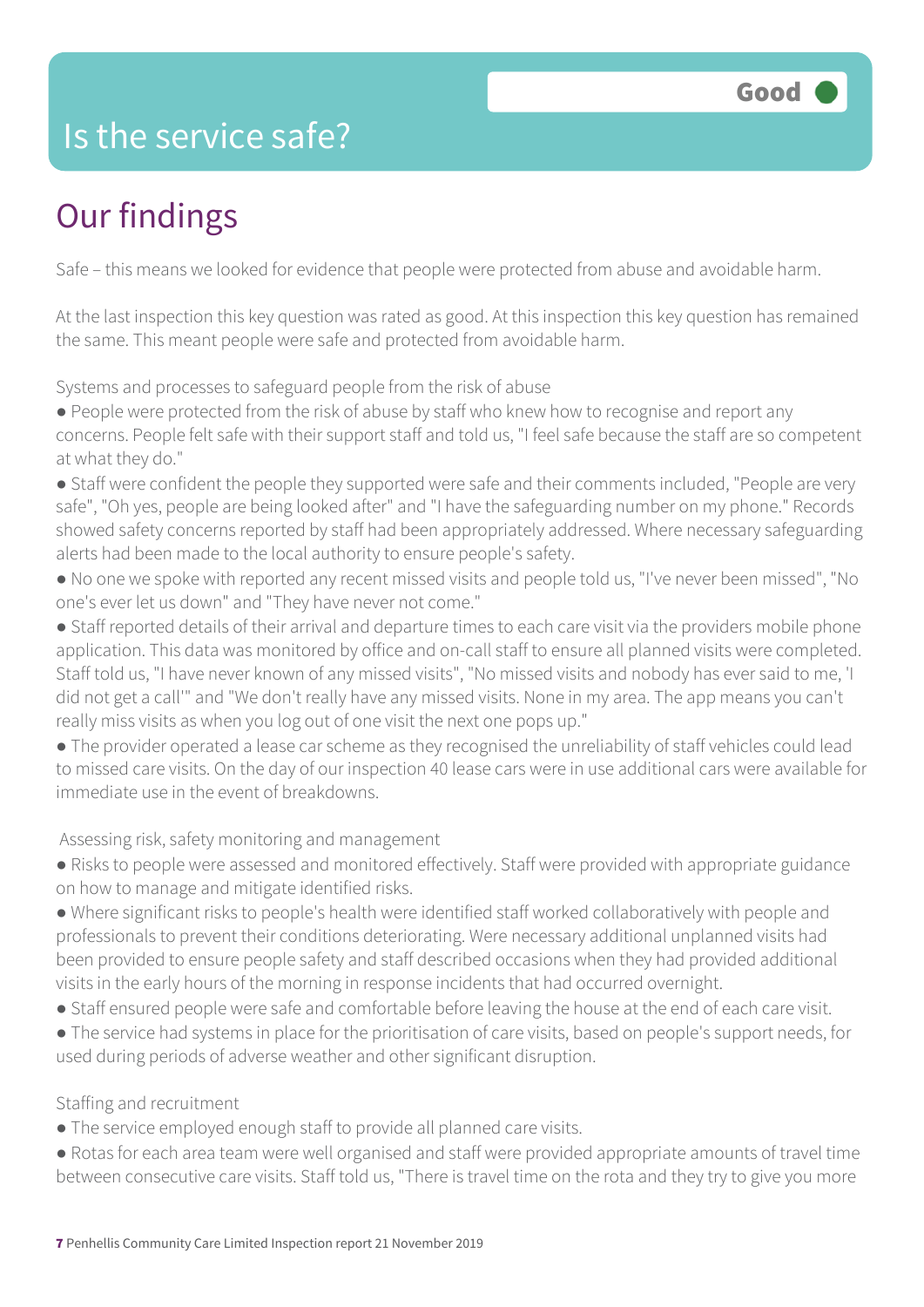in the summer when the roads are busy", "The rota is brilliant, there is plenty of travel time" and "Travel time is generally ok if there are any issues they would fix it."

- Daily care record and call monitoring data showed staff normally arrived on time to care visit and most people told us their staff arrived on time.
- When staff were running late people received phone calls to let them know what was happening and give an update on when their staff were due to arrive. People told us, "If [staff are] running late someone will phone" and "They always ring up to let me know if they are going to be late, so at least I know someone will be here."
- All necessary recruitment checks had been completed to help ensure new staff were safe to work with vulnerable adults.
- Staff disciplinary processes had been used appropriately to address poor performance and drive

### Using medicines safely

- People received support with their medicines safely from trained staff. People told us, "I always get my medication on time." Relatives were also happy with the support provided and told us, "The carers do my relatives medication and I am happy that this gets done correctly."
- People's care plans included information about the support they required with their medicines and it was clear the service encouraged people wherever possible to manager their own medicines. Where support was necessary daily care records detailed what support staff had provided with medicines each day.
- The services electronic care planning and recording system enabled short term change to people medicine to be highlighted to staff at the beginning of each visits. This system was used effectively to ensure staff were aware of changes to people medications.
- The service was trialling the use of electronic medicines administration records (MAR) in one area at the time of our inspection. If successful, this system will be extended to all areas as it allowed office staff to audit MAR information in real time and ensure people had received their prescribed medicines.

### Preventing and controlling infection

- People were protected from the spread of infection by staff who had received appropriate training.
- People and relatives confirmed staff followed good infection control practice and personal protective equipment was readily available to staff from the service's office.

Learning lessons when things go wrong

● All incidents and accidents had been documented and investigated by the registered manager. Any areas of learning identified were shared appropriately with staff to improve safety.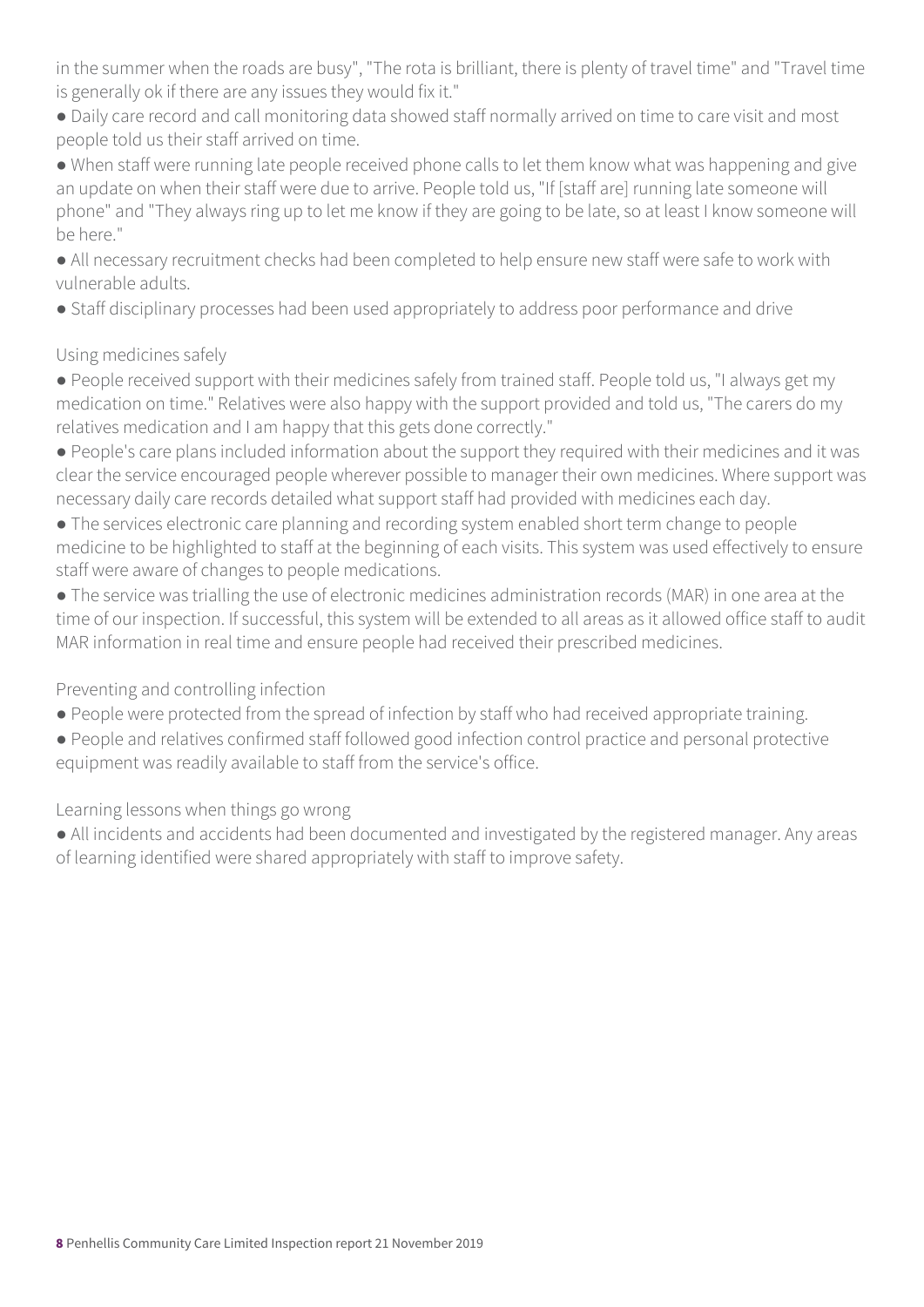### Is the service effective?

# Our findings

Effective – this means we looked for evidence that people's care, treatment and support achieved good outcomes and promoted a good quality of life, based on best available evidence.

At the last inspection this key question was rated as good. At this inspection this key question has remained the same. This meant people's outcomes were consistently good, and people's feedback confirmed this.

Assessing people's needs and choices; delivering care in line with standards, guidance and the law

● The service aimed to assess people's needs before the first care visit. However, this was not always possible due to commissioning practices. There were robust systems in place to enable assessments to be completed during the first care visit. Where this was necessary initial care visits were provided by experienced members of staff. Who completed risk assessments and developed a draft care plan based on information from commissioners, the person and relatives.

● People valued the speed at which this process enabled the service to respond to new request for support. One person who had recently begun receiving support told us, "When I phoned up they came in straight in, great".

● Draft care plans were then shared with managers, checked with commissioners and reviewed in light of staff experiences during visits. Managers told us these arrangements worked well and their comments included, "A temporary care plan is developed during the first visit based on information from social services. The full care plan is done within three to five days."

Staff support: induction, training, skills and experience

● People and relatives spoke positively about the staff and told us they had the skills necessary to meet their needs. Comments received included, "All the carers that come here are trained and know what they doing", "They seem to know their job" and "They give me the confidence that they have [the necessary skills]. They get on with the job and do it right."

● All new staff received completed formal, face to face training in line with nationally recognised standards and a period of shadowing before they were permitted to provide care independently. Staff told us this training was informative and useful. Recently appointed members of staff comments included, "I did ten days training when I started, all face to face", "I felt confident to do it on my own. It is pretty good training" and "I did nearly two weeks training in the office."

● There were also systems in place to monitor staff performance during their initial independent visits and one staff member told us, "I did three weeks shadowing and then I was on my own. They were ringing clients to check I was doing the job right."

● The importance of training for established staff was recognised. Training updates were provided regularly, and staff were encouraged to develop their skills and supported to complete diploma level qualifications. Staff told us, "You can get as much training as you want. Everything I need is up to date", "They always have different courses on the go if you want more" and "The training was just done properly, it is what every carer should have."

●Staff told us they felt well supported and records showed they had received regular supervision and annual performance appraisals.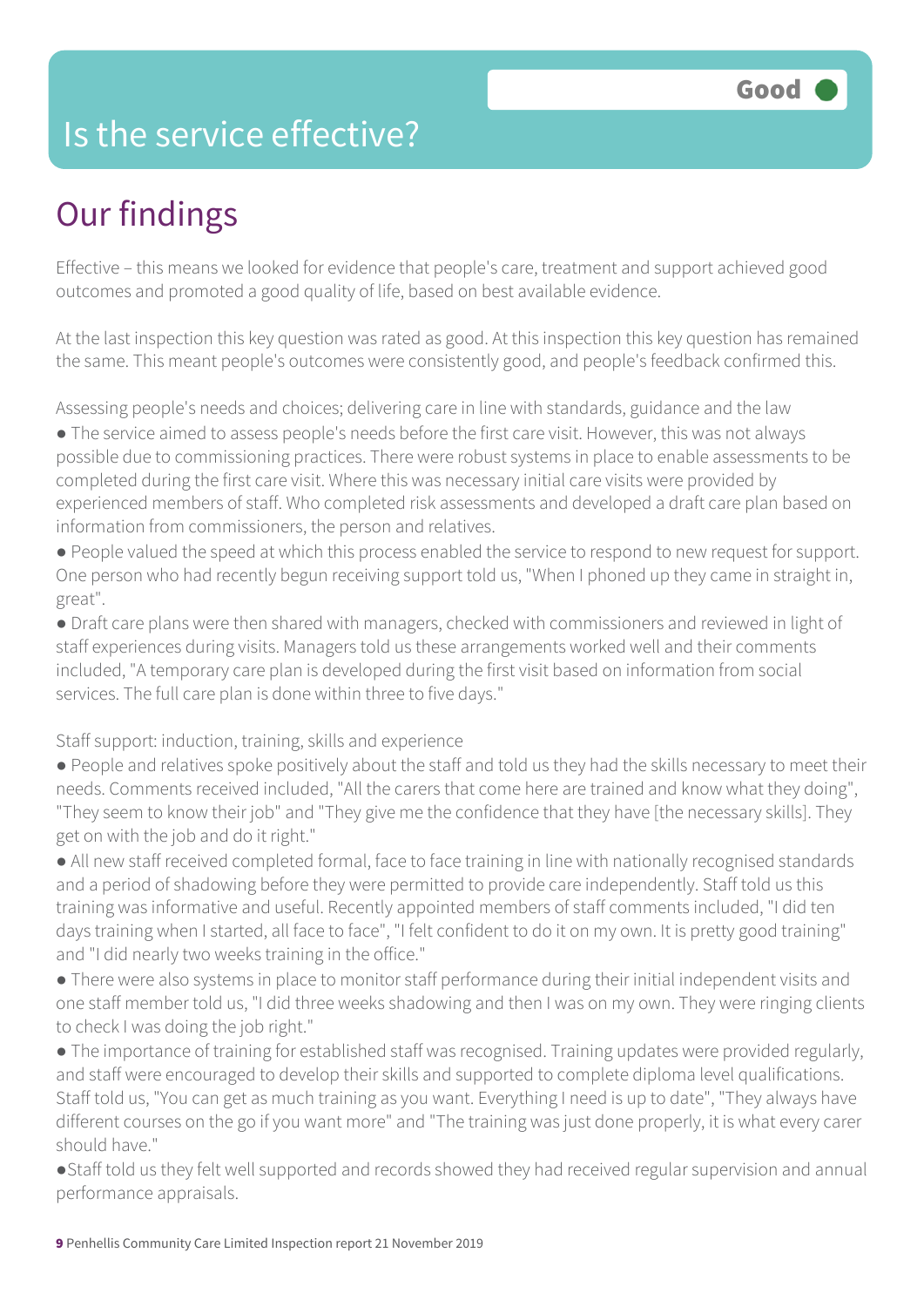Supporting people to eat and drink enough to maintain a balanced diet

- ●People's care plans gave clear information about the support they required with meals, snacks and drinks. These included any specific dietary needs or preferences. People told us, "[The staff] always make sure I have a hot meal, and everything is clean and tidy."
- ●Staff told us they always offered choices in relation to meals and ensured people had access to snacks and drinks at the end of each visit.

Supporting people to live healthier lives, access healthcare services and support; Staff working with other agencies to provide consistent, effective, timely care

- If needed staff supported people to access their GP, community nurses, and attend other health appointments. People told us the service had responded appropriately when they were feeling unwell and had arranged appointments for them.
- The service worked with other agencies to help ensure people's needs were met. When staff recognised changes in people's health or wellbeing this was reported to managers using the mobile phone application. Records showed appropriate and timely referrals had been made to health professionals for assistance.
- People were supported by staff to maintain good oral hygiene. Care plans included guidance on how to support people to manage their oral hygiene and records showed people were encouraged and supported to access dental services when necessary.

Ensuring consent to care and treatment in line with law and guidance

The Mental Capacity Act 2005 (MCA) provides a legal framework for making particular decisions on behalf of people who may lack the mental capacity to do so for themselves. The Act requires that, as far as possible, people make their own decisions and are helped to do so when needed. When they lack mental capacity to take particular decisions, any made on their behalf must be in their best interests and as least restrictive as possible.

People can only be deprived of their liberty to receive care and treatment when this is in their best interests and legally authorised under the MCA.

Where people may need to be deprived of their liberty in order to receive care and treatment in their own homes, the DoLS cannot be used. Instead, an application can be made to the Court of Protection who can authorise deprivations of liberty.

We checked whether the service was working within the principles of the MCA.

- Managers have a good understanding of the MCA and where necessary the service had ensured decisions were made in people's best interests. Information on the proposed changes to the current legislation was available to staff on noticeboards in the service's offices.
- All staff received training in the MCA and described to inspectors how the supported and empowered people to make decisions during care visits.
- People were able to decline planned care but there were appropriate procedures in place to encourage people to accept support where self-neglect was an area of concern.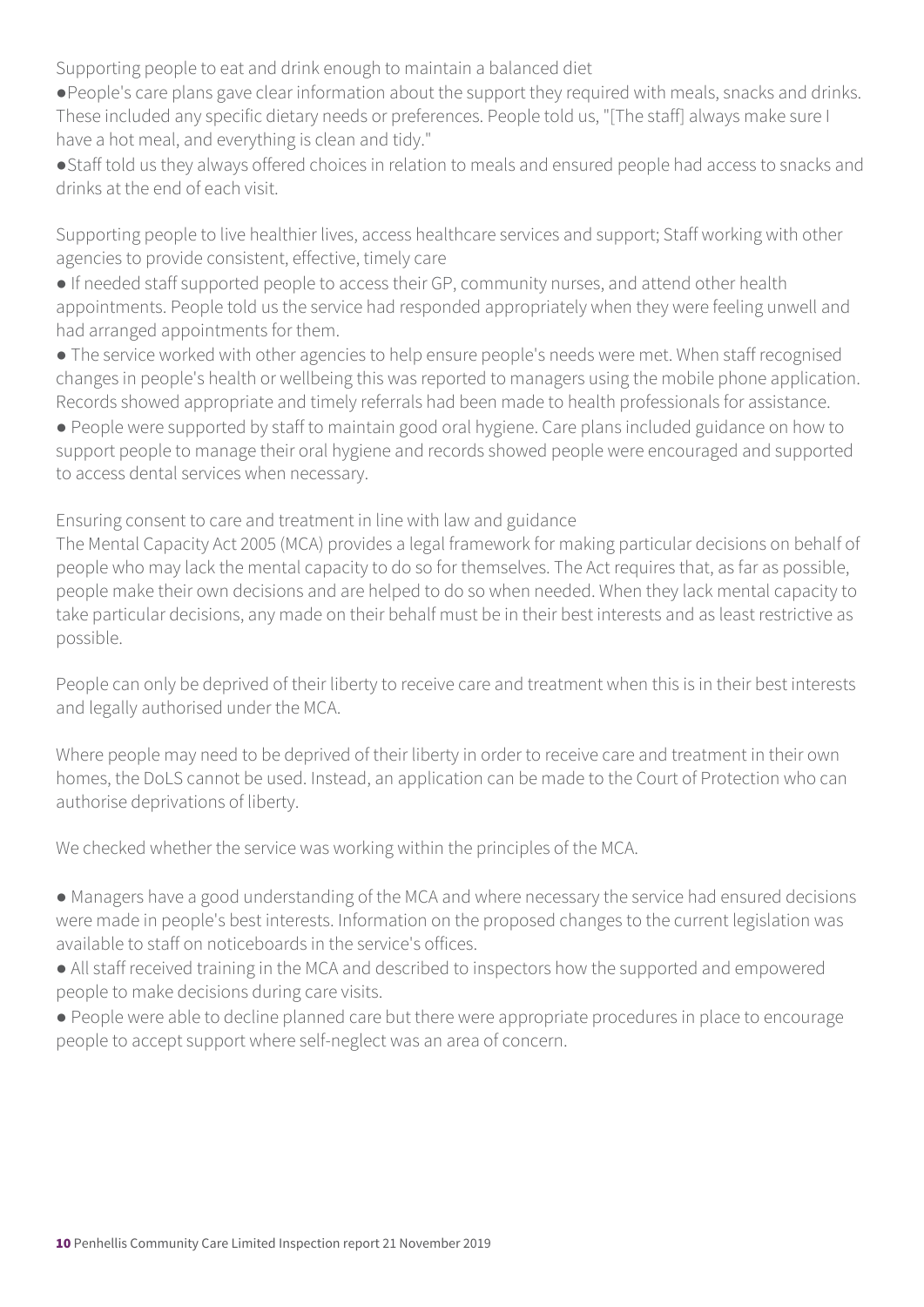### Is the service caring?

### Our findings

Caring – this means we looked for evidence that the service involved people and treated them with compassion, kindness, dignity and respect.

At the last inspection this key question was rated as good. At this inspection this key question has remained the same. This meant people were supported and treated with dignity and respect; and involved as partners in their care.

Ensuring people are well treated and supported; respecting equality and diversity

- People felt valued and were consistently complementary of their care staff. They told us, "[The staff] are absolutely lovely, they spoil me", "They are so good and so kind", "They are wonderful, they do anything I need" and "I wouldn't be without them".
- Staff spoke about people with affection and were passionate about their role. Staff told us, "I like my job and I like looking after people", "it's a wonderful job, I am really enjoying it" and "The best bit is dealing with people out in the community. We help people stay at home as long as we can."
- People knew their staff well and enjoyed their upbeat approach. People's comments included, "Everybody is so jolly", "The carers always appear cheerful and chatty" and "[The staff] cheer me up, I have 100% trust in them."
- Rotas showed people were normally supported by small groups of staff and people told us new carers were always introduced by someone they knew. Staff told us, "I tend to see the same people" and "I see the same people every week."
- Some people lived with a relative who was their main carer. Staff understood that supporting the family carer was important in helping people to remain living at home. People and relatives told us staff provided additional emotional support when needed and said, "They are there when you are feeling down", "They always notice if I'm feeling a bit off" and "They showed me respect when I talked listening to me, giving me the time to talk about things".
- People's diverse needs were recognised and understood by staff. No-one reported experiencing any discrimination and people told us, "They pick the carers well". Where people had expressed preferences in relation to the gender of their staff these preferences were respected.

Supporting people to express their views and be involved in making decisions about their care ● People were involved in making decisions about their care provided and staff respected their decisions. People told us, "They do their job well and I know because I used to work in health. They take on board what I say they don't just brush it away", "My care plan has my needs on it and what it says gets done but the carers are very good, if I ask them they will do what I ask them" and "I am very pleased with all that the girls do. They try to please, and get everything done in the time they have." Staff said, "People usually choose what they want done."

● Staff had a good understanding of what was important to people and ensured where ever possible people's routines and preferences were respected.

Respecting and promoting people's privacy, dignity and independence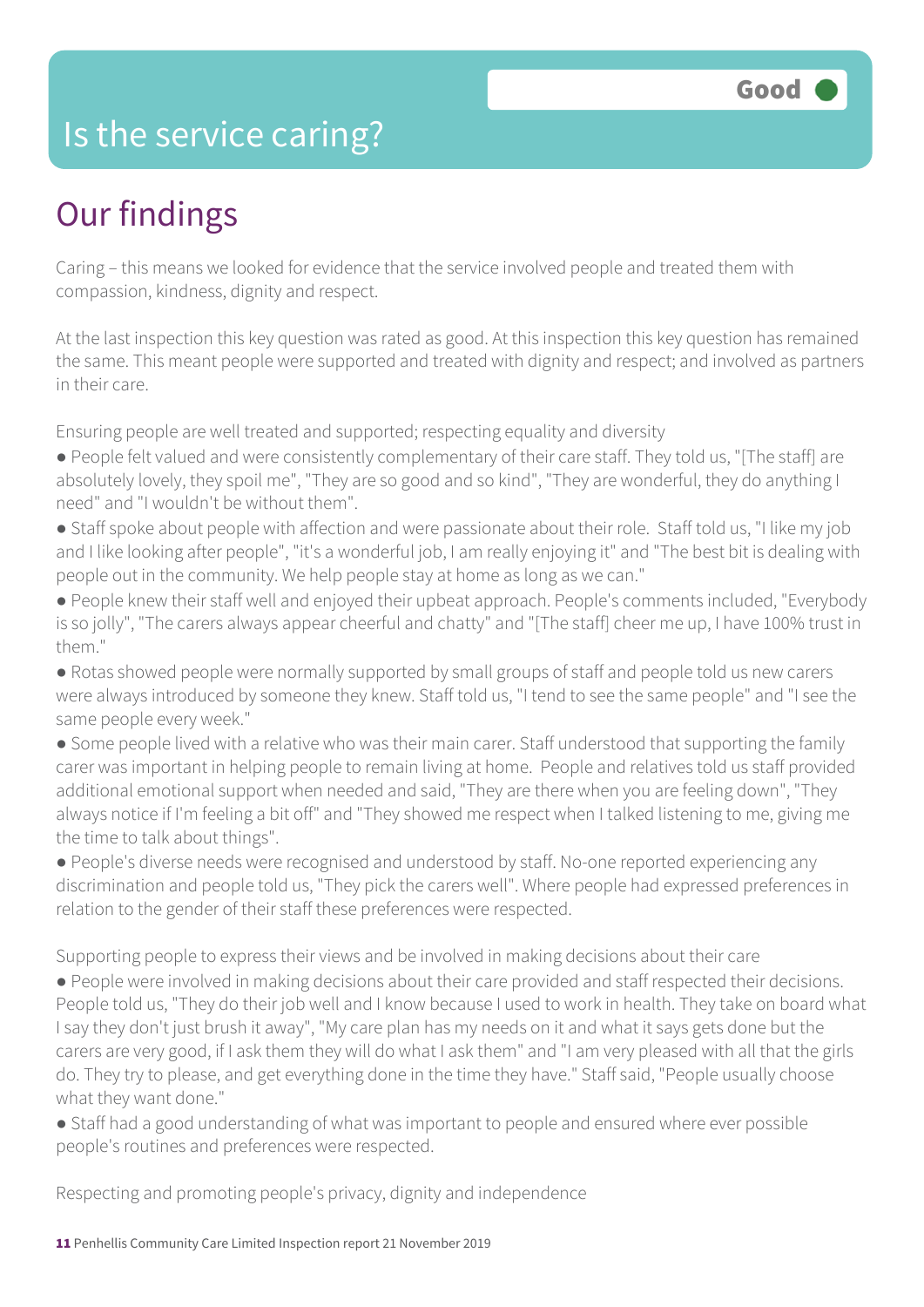● People were supported in a dignified and respectful manner and told us, "I feel respected, I just feel it", "I just feel that they do [respect me]" and "It's the way that they speak to me and the things they do, the little things. They don't have to do those little things but they do".

● Relatives told us staff were interested in people as individuals. They told us, "They always speak kindly to my relative, showing interest", "The way that [the staff] speak to my partner, spending time to ask how they are, I like that" and "They sit and listen to music of my relative's choice, and they talk with them. Ask about their likes and dislikes."

● Staff supported people to maintain their independence. Care plans included details of the level of support people normally required with personal care tasks. Records showed people were encouraged to do as much for themselves as possible.

● People told us their staff did not rush and provided care at their pace. They said, "I don't feel rushed by the carers", "I never feel rushed, they always have time to put me in my comfortable chair and stop for a cuppa tea" and "I am not [rushed], they wait for me, they don't rush me, they tell me take your time."

● Staff ensured people's privacy was protected and personal information was kept securely in the registered office. Where information was shared with staff electronically this was done securely.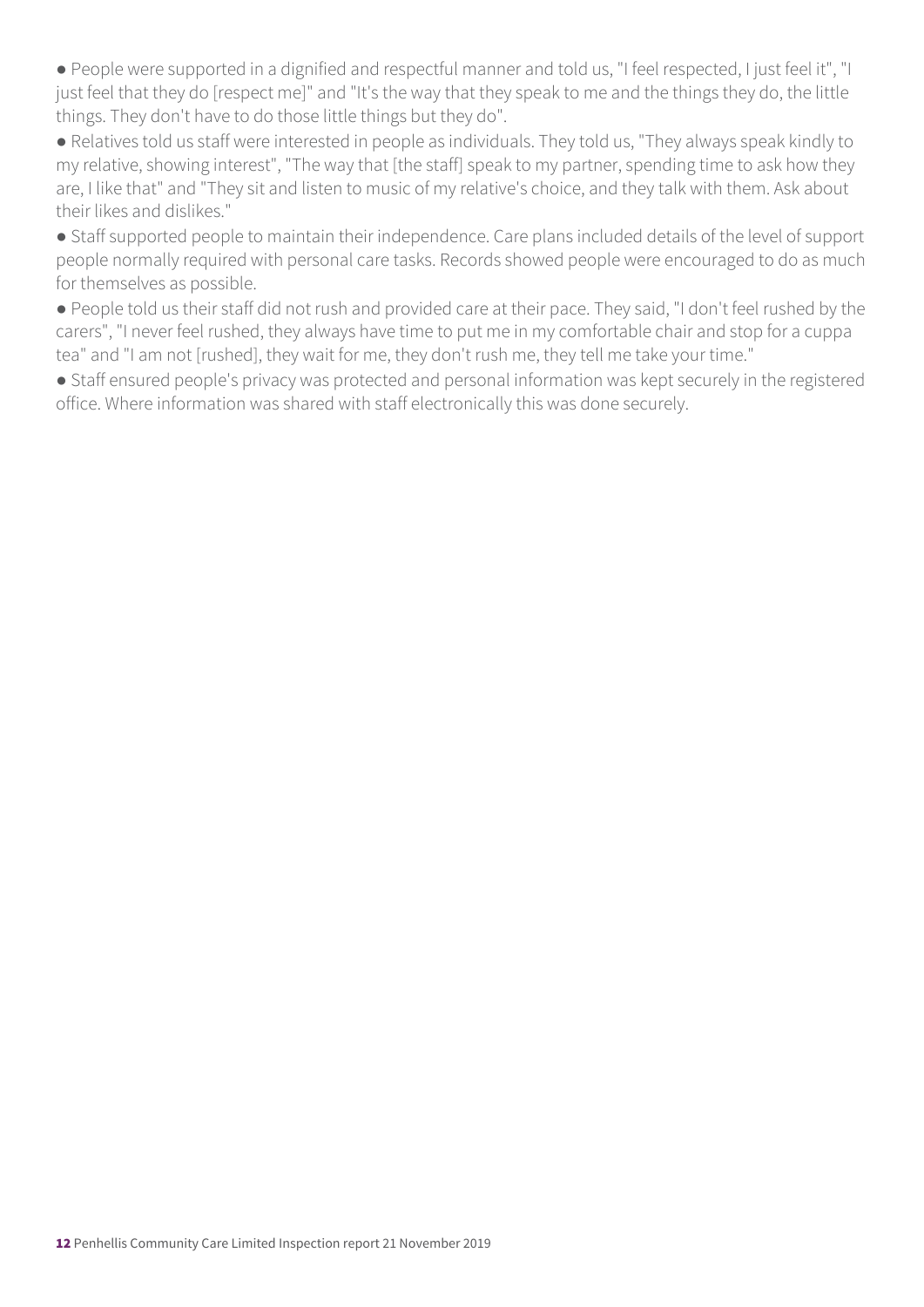### Is the service responsive?

# Our findings

Responsive – this means we looked for evidence that the service met people's needs.

At the last inspection this key question was rated as good. At this inspection this key question has remained the same. This meant people's needs were met through good organisation and delivery.

Planning personalised care to ensure people have choice and control and to meet their needs and preferences

- People's care plans were accurate and informative. They included specific guidance for staff on the tasks to be completed during each visit. In addition, staff were provided with details of people's routines, interests and hobbies and an overall objective for the planned support. This information helped staff provided individualised care and ensured people's priorities were respected.
- People and their relatives were involved in the development and review of their care plans and told us these documents were up to date. Their comments included, "I do [have a care plan] and I know what it says and am happy with it", "[The care plan] gets changed when needed, I help make those changes" and "I have a care plan here and what is in it gets done."
- Staff told us people's care plan were accurate and sufficiently detailed. Their comments included, "The care plans are all good", "There is enough information in the care plans", "The care plans are quite good really. Up to date and they are quite detailed" and "I think they are good, they are very clear."
- Staff completed hand written daily records at the end of each care visit. These records were informative and included details of the support provided, any changes in people's needs alongside a record of staff arrival and departure times. Where staff had significant concerns in relation to a change in a persons needs they were able to report this information directly to their managers using the providers mobile phone app.
- The provider was trialling the introduction of electronic medicines records and daily care records in one area via the mobile phone app at the time of our inspection. The system enabled managers to review care visits records immediately after a visit was completed. However, the provider recognised the lack of written records in the person's home could become challenging for visiting professionals and was working collaboratively to develop appropriate systems to enable access to digital records where necessary.

#### Meeting people's communication needs

Since 2016 onwards all organisations that provide publicly funded adult social care are legally required to follow the Accessible Information Standard (AIS). The standard was introduced to make sure people are given information in a way they can understand. The standard applies to all people with a disability, impairment or sensory loss and in some circumstances to their carers.

- Care plans contained information about the support people might need to access and understand information. This included details of any visual problems or hearing loss. Where people used adaptive technologies to aid their communication, this was detailed within their care plan.
- Staff knew how to communicate effectively with people in accordance with their preferences and needs.

Improving care quality in response to complaints or concerns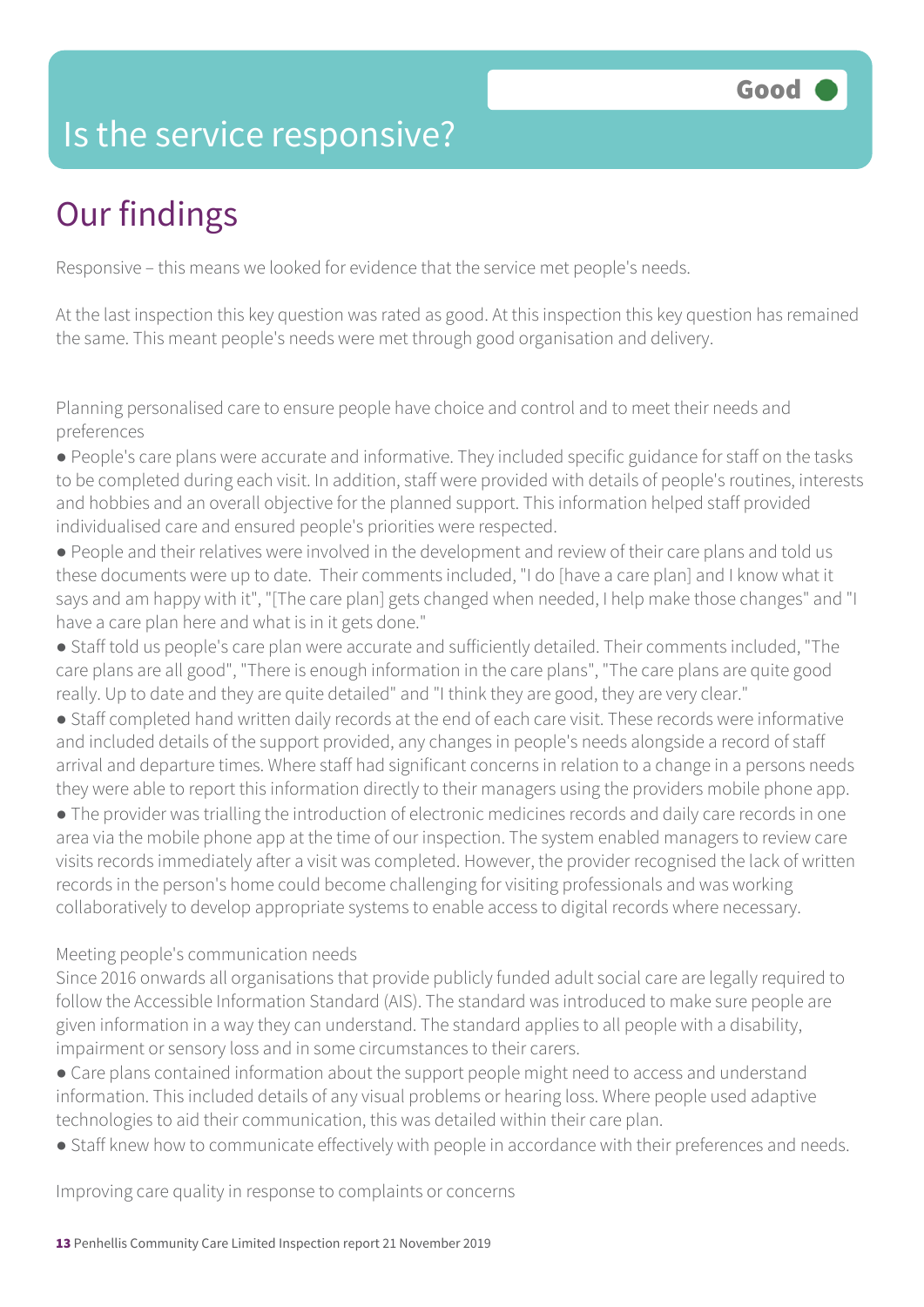● The service had robust systems and procedures in place to ensure all complaints received were investigated and addressed. People were provided with information on how to make complaints during their initial care visits and written guidance on how to make a complaint was included in each person care plan.

● People and their relatives knew how to make complaints and most people reported this had not been necessary. Those who had raised issues all reported their complaints had been successful resolved. Comments received included, "I know how to contact the office but haven't had to", "I've made a few small complaints and the response has been fine", "Once I rang up and said my visits are too late and it got sorted. Another time I wanted to stop a certain carer coming in and that got sorted straight away" and "Every time I have complained it's been sorted to my satisfaction." Staff told us, "Clients seem happy, we don't get mases of complaints."

● The service regularly received compliments from people and their families for the quality of support and care provided. Recently received compliments included, "We want to thank you for all your hard work of that and of your team, we would like to say that we all think that you are doing an amazing job" and "The carers are wonderful, they do an amazing job."

#### End of life care and support

● The service sometimes supported people at the end of their lives. People's care plans included details of any specific wishes people had expressed in relation to this stage of their lives and staff respected these choices.

● The service worked collaboratively with health professionals to ensure people were comfortable at the end of their lives.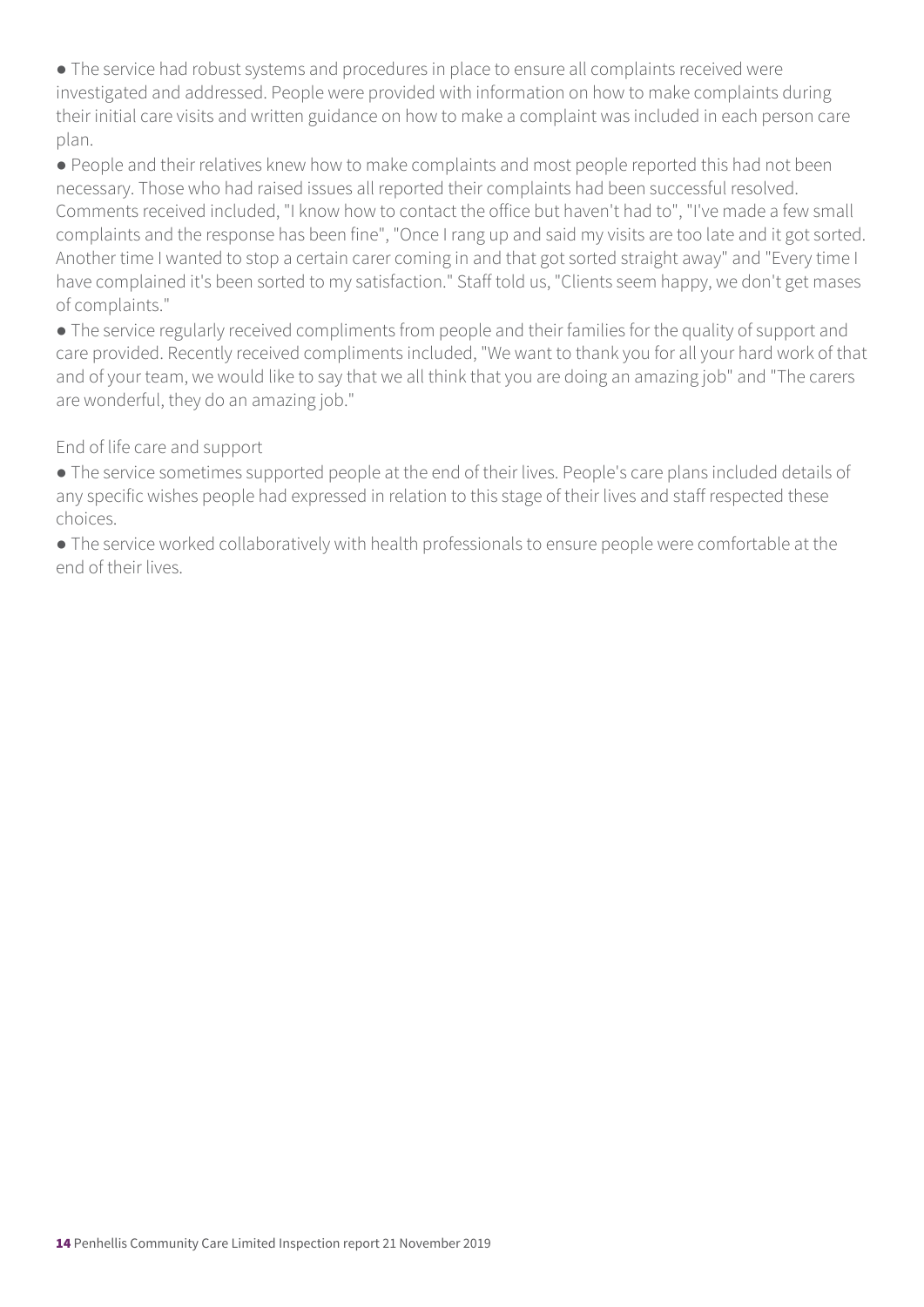### Is the service well-led?

# Our findings

Well-Led – this means we looked for evidence that service leadership, management and governance assured high-quality, person-centred care; supported learning and innovation; and promoted an open, fair culture.

At the last inspection this key question was rated as Requires improvement. At this inspection this key question has now improved to good. This meant the service was consistently managed and well-led. Leaders and the culture they created promoted high-quality, person-centred care.

Managers and staff being clear about their roles, and understanding quality performance, risks and regulatory requirements

- The service was led by two registered manager each of whom had clearly defined and well understood areas of responsibility.
- Each of the three area teams had a dedicated, full time, office based, area manager responsible for rota planning and staff management. Area managers were supported by team leaders and senior carers who were community based and responsible for developing and updating care plans, completing spot checks and providing on call support outside of office hours.
- Staff were well motivated and supported by their managers. Staff comments included, "The managers are really good", "They listen, everything we report gets addressed" and "The managers are wonderful, very supportive." One staff member summarised the effectiveness of the service's leadership and told us, "It is brilliant here, everything just runs along nice and smoothly."
- People were complimentary of the service performance and told us, "I wouldn't want to change them", "I wouldn't be without them, they are wonderful" and relatives told us, "They go that extra mile."
- The service used technology effectively to improve performance and minimise the risk. The mobile phone application and system of alerts to managers ensured visits were not missed and people were updated if their support staff were delayed.
- The service had appropriate quality assurance and auditing systems in place These systems drove improvement in performance and ensured any issues were investigated and addressed. All issues raised at our previous inspection had been resolved.
- The provider notified CQC of any incidents in line with the regulations. Ratings from the previous inspection were displayed as required.

Promoting a positive culture that is person-centred, open, inclusive and empowering, which achieves good outcomes for people

- There was a positive, supportive and caring culture and staff told us, "I love working for them and would not go anywhere else", "I think it is a good place to work" and "I love working for them, it is probably the best job I have ever had".
- Area managers had confidence in and were proud of the commitment of their staff. Manager told us, "I am quite proud of the team they go above and beyond for our clients" and "It is generally running well at the moment". They described examples where staff had completed a variety of additional tasks to support people's independence and well-being.
- People appreciated the service's flexibility and told us, "I've just got to ask and they'll do it for me" and